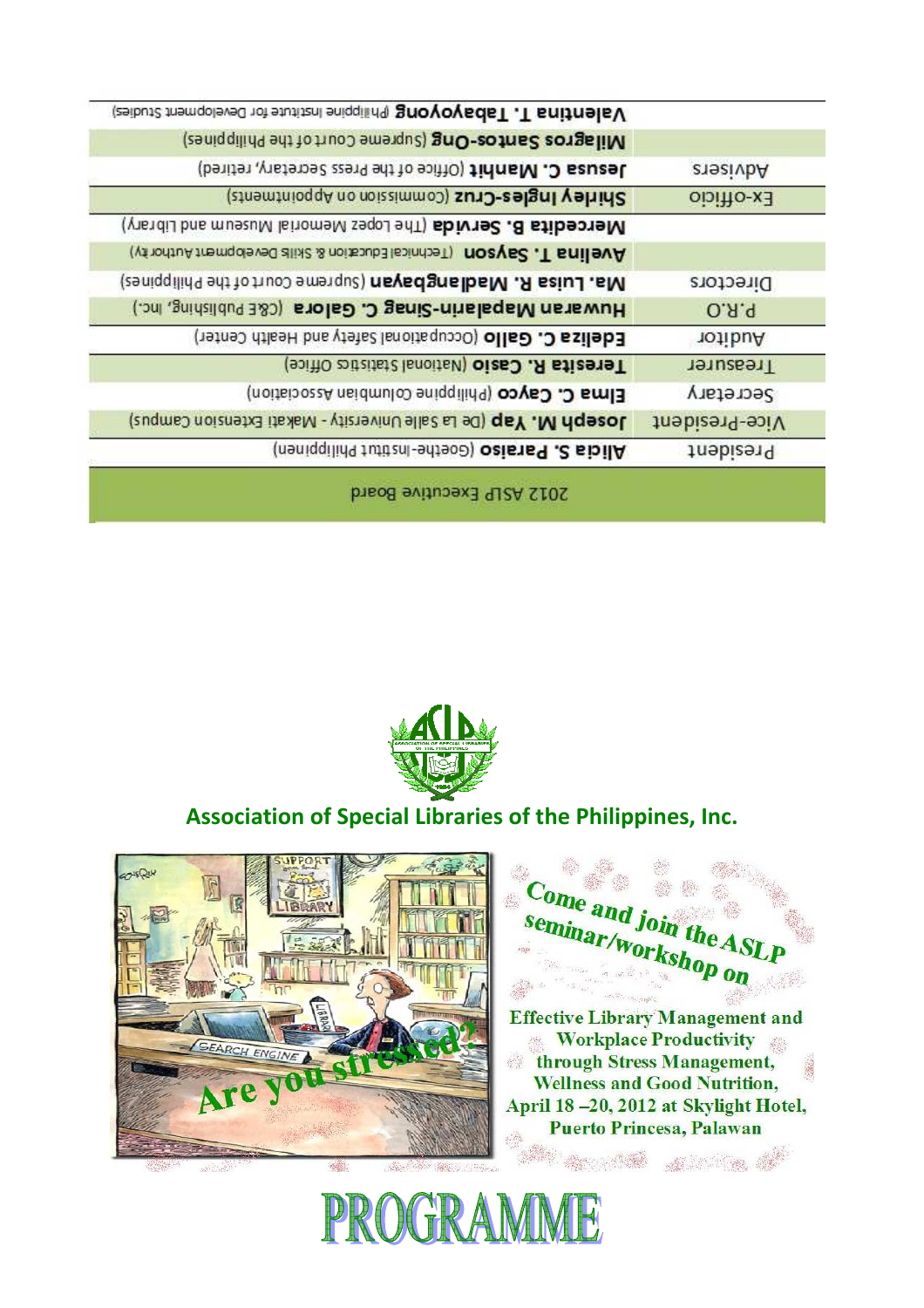| Day 1        | April 18, 2012                                                                                                                                                                                                                                                                                              |
|--------------|-------------------------------------------------------------------------------------------------------------------------------------------------------------------------------------------------------------------------------------------------------------------------------------------------------------|
| 8:00<br>9:30 | Registration<br><b>Opening Ceremonies</b><br>Welcome Remarks by Mayor Edward S. Hagedorn                                                                                                                                                                                                                    |
| 10:00        | Food and Stress: Its Connection to Nutrition<br>(Nutrition Council of the Philippines)                                                                                                                                                                                                                      |
|              | Fit Forever: Healthy Lifestyle Habits you can handle-for-life<br>Nutrition after fifty (tips and recipes)<br>Good Anti-stress Eating Habits<br>Best Foods to Fight Stress and Improve Mood<br>(the Stress Relieving Foods - the Bliss Out Foods)<br>The Bad-Mood Foods and Foods that Cause Physical Stress |
|              | Open Forum                                                                                                                                                                                                                                                                                                  |
| 12:30        | Lunch Break                                                                                                                                                                                                                                                                                                 |
| 1:30         | Basic Principles in Understanding Health and Wellness<br>(Corporate Wellness, Nestle Philippines)                                                                                                                                                                                                           |
|              | Definition of Wellness<br>Six Dimensions of Wellness (Social & Environmental, Occupational, Spiritual,<br>Physical, Intellectual, Emotional)<br>Tips toward a healthier mind<br>Nestlé's MOVABA Plate<br>Myth Busters: Fact or Myth                                                                         |
| 3:00         | Open Forum                                                                                                                                                                                                                                                                                                  |
| 3:30         | Coffee Break                                                                                                                                                                                                                                                                                                |
| 4:00         | Taking Responsibility: CHOICES for Health and Well-Being of Librarians<br>Ms. Catherine Brillantes-Turvill. Nature Spa.                                                                                                                                                                                     |
|              | C= Choose your Outlook<br>H=Healthy Eating<br>$O = O$ xygenate<br>I=Immune System<br>C=Cleanse (Body and Mind)<br>$E =$ Enhance your body with natural medicine<br>S=Support System                                                                                                                         |
| 5:30         | Open Forum                                                                                                                                                                                                                                                                                                  |
| 7:00         | Fellowship Dinner                                                                                                                                                                                                                                                                                           |
| Day 2        | April 19, 2012                                                                                                                                                                                                                                                                                              |
| 8:00         | Stress for Success for Librarians and Information Professionals<br>Mr. Jef Menguin. Leadership Academy.<br>Why Stress for Success?<br><b>Stressors and Coping Strategies</b><br>Personal-Symptom Inventory                                                                                                  |
| 12:00        | Lunch Break                                                                                                                                                                                                                                                                                                 |
| 1:00         | What do we know about Stress?<br>Energizer Stretch<br>Managing Stress Effectively                                                                                                                                                                                                                           |
| 3:00         | Working afternoon break<br>Relaxation technique<br>Evaluation of life style<br><b>Action Planning</b>                                                                                                                                                                                                       |
|              |                                                                                                                                                                                                                                                                                                             |